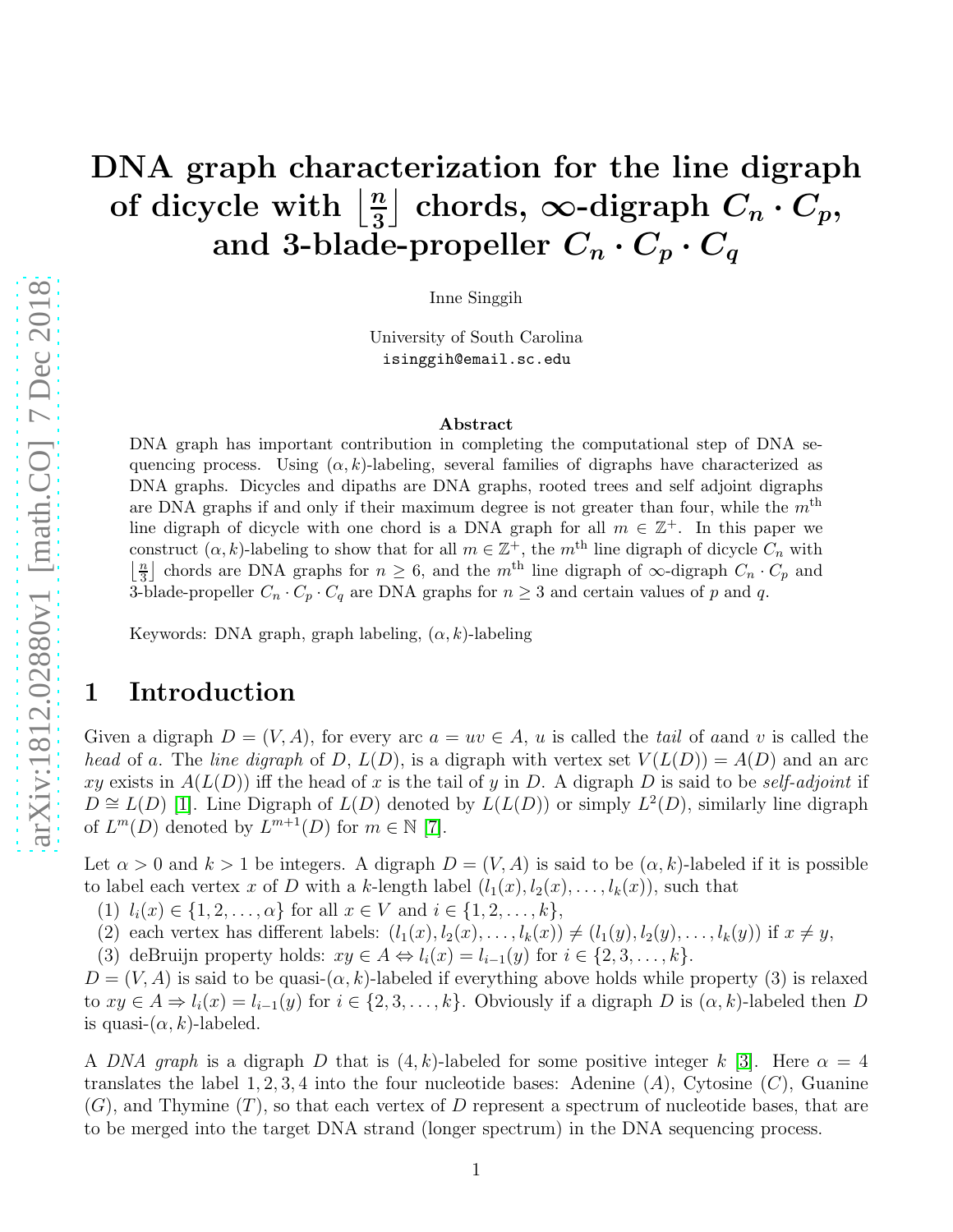## 2 Known results

The relationships between DNA sequencing and labeled graphs were described for the first time by Lysov et al. [\[5\]](#page-9-3) and Pevzner [\[6\]](#page-9-4).



Figure 1: (a) A (2, 4)-labeling of a digraph and the corresponding (b) Pevzner graph and (c) Lysov graph.

The Pevzner graph  $(\text{graph } (b))$  is obtained by translating 1, 2, 3, 4 in the vertices' label in graph  $(a)$ into  $A, C, G, T$ , respectively. The arcs' label is obtained by merging the label of its head and tail on the overlapping bases. The Lysov graph (graph (c)) is the line digraph of the Pevzner graph. An Eulerian path in graph (b) is equivalent to Hamiltonian path in graph (c). Both paths, if starting at the top left vertex, represent the target spectrum  $TACGACTA$ .

**Proposition 2.1.** [\[3\]](#page-9-2) If a digraph D is quasi- $(\alpha - 1, k)$ -labeled, then D is  $(\alpha, k)$ -labeled.

**Theorem 2.2.** [\[3\]](#page-9-2) If a digraph D is quasi- $(\alpha, k - 1)$ -labeled, then  $L(D)$  is  $(\alpha, k)$ -labeled.

<span id="page-1-1"></span>Corollary 2.3. If a digraph D is quasi- $(\alpha, k - 1)$ -labeled for  $\alpha \leq 4$  and  $k > 2$ , then its m<sup>th</sup> line digraph  $L^m(D)$  is a DNA graph for all positive integer m.

<span id="page-1-0"></span>Theorem 2.4. [\[3\]](#page-9-2) Every dipath and every dicycle are DNA graphs, while rooted trees and selfadjoint digraphs are DNA graphs when  $\Delta \leq 4$ .

For results in Theorem [2.4,](#page-1-0) the line digraph of the stated digraphs are either themselves or smaller digraphs of the same family, so applying Corollary [2.3](#page-1-1) to these results is not useful. In [\[7\]](#page-9-1), we managed to construct a quasi- $(4, k)$ -labeling for dicycle with one chord  $C_n^{\left\lfloor \frac{n}{2} \right\rfloor}$ , where  $\lfloor \frac{n}{2} \rfloor$  $\frac{n}{2}$  is the distance between the head and the tail of the arc that serves as the chord. As  $L^{m+1}$   $\left(C_n^{\lfloor \frac{n}{2} \rfloor} \right)$  $\Big)\Big|$  $>$   $\left(\frac{\lfloor \frac{n}{2} \rfloor}{\lfloor \frac{n}{2} \rfloor} \right)$ 

$$
\left| L^m \left( C_n^{\lfloor \frac{n}{2} \rfloor} \right) \right| \text{ for all } m \in \mathbb{N}, \text{ applying Corollary 2.3 gives infinitely many new types of DNA graphs.}
$$

**Theorem 2.5.** [7] 
$$
L^m\left(C_n^{\left\lfloor \frac{n}{2} \right\rfloor}\right)
$$
 is a DNA graph for all  $n \geq 4$  and positive integer m.

Finding the construction of an  $(\alpha, k)$ -labeling of random given digraphs is NP-complete [\[2\]](#page-9-5). Working on the line digraph using quasi- $(\alpha, k)$ -labeling reduces the complexity since finding a Eulerian (instead of Hamiltonian) path can be done in polynomial time. However, there were no further results ever published for other basic families of non self-adjoint digraphs which line digraph is bigger than themselves, such as dicycle with multiple chords or ladder digraphs.

In Section 3, 4, and 5 we provides the construction of quasi- $(\alpha, k)$ -labeling for dicycles with  $\frac{\pi}{3}$  $\frac{n}{3}$ chords,  $\infty$ -digraph  $C_n \cdot C_p$ , and 3-blade-propeller  $C_n \cdot C_p \cdot C_q$ , respectively. Applying Corollary [2.3,](#page-1-1) their  $m<sup>th</sup>$  line digraph are DNA graph for any positive integer m. In Section 4 we also show the relation between the line digraphs of a certain  $\infty$ -digraph to ladder graphs. For convenience, in the constructions we use the notation  $\{f_i\}_{i=1}^n$  to denotes the set  $\{f_1, f_2, \ldots, f_n\}$ . We also omits the parentheses and commas on the vertex labels in all tables and figures to save space, e.g., use label 123 instead of (1, 2, 3).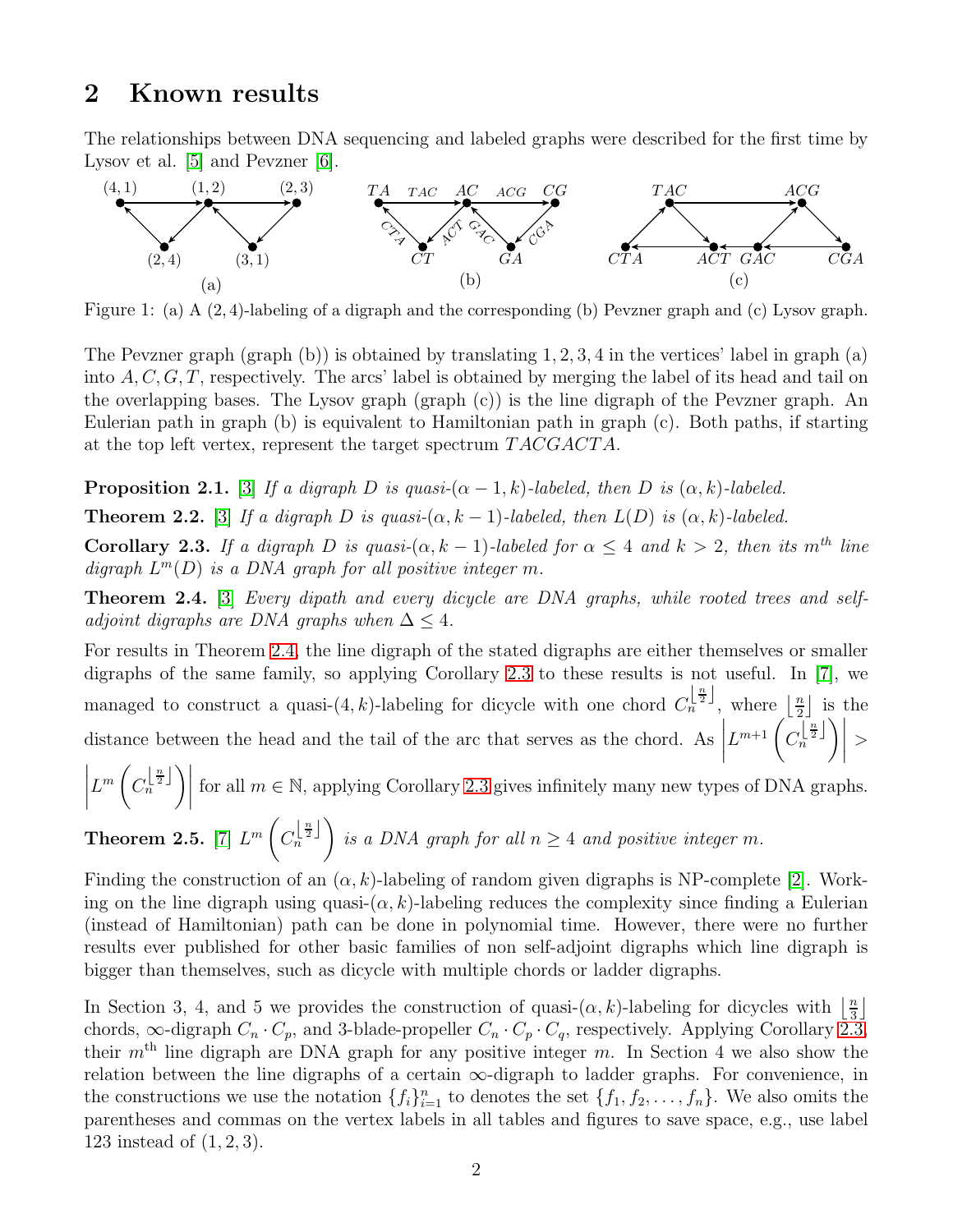#### 3 Dicycle with  $\frac{n}{3}$ 3 | chords

In this paper we work on dicycle with  $\frac{n}{3}$  $\frac{n}{3}$  chords \* $C_n$  with  $V({}^{\ast}C_n) = \{v_i\}_{i=i}^n$  and chords set  $C = \{v_{i-2}v_i\}_{i=3}^{n-t}$  when  $n \equiv t \mod 3$ . This way  $|C| = \left\lfloor \frac{n}{3} \right\rfloor$  $\frac{n}{3}$  and the distance between the head and the tail of each chord is 2.

**Theorem 3.1.**  $L^m$  ( ${}^*C_n$ ) is a DNA graph only for  $4 \le n \le 14$  and positive integer m.

*Proof.* We want the construction of a quasi- $(\alpha, k)$ -labeling for  ${}^*C_n$  where  $\alpha \leq 4$ . The theorem then follows from Corollary [2.3.](#page-1-1) First observe that the label for the vertices located between the tail and the head of a chord,  $\{v_2, v_5, \ldots, v_{n-t-1}\}\$  where  $n \equiv t \mod 3$ , must be a repetition of the same number. WLOG for  $v_1, v_2, v_3$ : suppose  $l(v_1) = abA$  then  $l(v_2) = bAc$  and  $l(v_3) = Acd$  for some  $a, b, c, d \in \{1, 2, 3, 4\}$  and A is a string of numbers in  $\{1, 2, 3, 4\}$  with any positive length. Since there is a chord from  $v_1$  to  $v_3$ , we must have  $bA = Ac$ , which only true when  $b = c = all$  numbers in A. Since  $\alpha \leq 4$ ,  $l(v_2)$  is one of the k-length label  $(1, 1, \ldots, 1), (2, 2, \ldots, 2), (3, 3, \ldots, 3),$  or  $(4, 4, \ldots, 4)$ . Hence in general there can only be at most 4 vertices located in between the head and tail of a chord. Since all labels must be distinct, there are at most 4 chords. Since dicycle with 1 chord already discussed in [\[7\]](#page-9-1), we are left to show valid constructions for  $6 \leq n \leq 14$ . One of the valid construction using  $k = 3$  is given in Table [1.](#page-2-0)  $\Box$ 

<span id="page-2-0"></span>

| $\boldsymbol{n}$ | $l(v_1), l(v_2), \ldots, l(v_n)$                        |
|------------------|---------------------------------------------------------|
| $\,6\,$          | 211, 111, 112, 122, 222, 221                            |
| $\overline{7}$   | 311, 111, 112, 122, 222, 223, 231                       |
| 8                | 311,111,112,122,222,223,233,331                         |
| 9                | 311,111,112,122,222,223,233,333,331                     |
| 10               | 211,111,112,122,222,223,233,333,332,321                 |
| 11               | 211,111,112,122,222,223,233,333,332,322,221             |
| 12               |                                                         |
| 13               | 211,111,112,122,222,223,233,333,334,344,444,442,421     |
| 14               | 211,111,112,122,222,223,233,333,334,344,444,442,422,221 |

Table 1: Quasi-(4, 3)-labelings of  ${}^*C_n$  for  $6 \le n \le 14$ .



Figure 2: (a) A quasi-(4, 3)-labeling for  ${}^*C_{12}$  and (b) the corresponding (4, 4)-labeling for  $L({}^*C_{12})$ .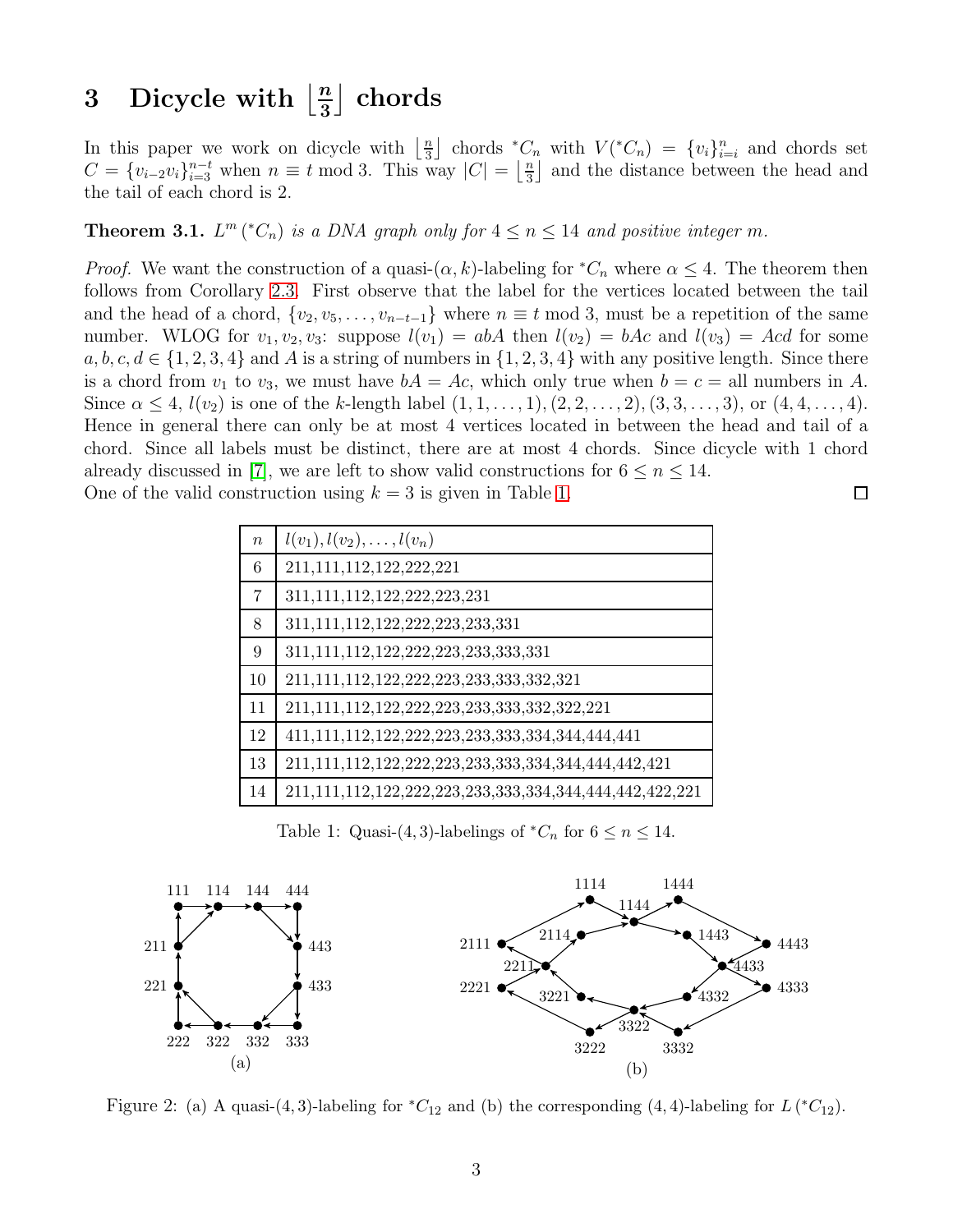## 4 ∞-digraph  $C_n \cdot C_p$

An  $\infty$ -graph is defined as two cycles joined at a vertex [\[4\]](#page-9-6). In this paper we use the notation  $C_n \cdot C_p$ to represent an  $\infty$ -digraph that is obtained by joining two dicycles  $C_n$  and  $C_p$  at a vertex. Since  $L^{m+1}(C_n \cdot C_p)$  has more arcs and no less vertices than  $L^m(C_n \cdot C_p)$  for any positive integers n, p and m, Corollary [2.3](#page-1-1) is usefully applicable to this graph family.

<span id="page-3-0"></span>**Theorem 4.1.**  $C_n \cdot C_p$  has a quasi- $(4, \frac{n}{2} + 1)$ -labeling for any even  $n \geq 4$ ,  $n \leq p \leq \frac{5n}{2} + 3$ , and positive integer m.

*Proof.* Let the vertex set of  $C_n \cdot C_p$  be  $\{v_i\}_{i=1}^n \cup \{u_i\}_{i=1}^p$  where  $v_2 = u_2$  is the shared vertex. Let the arc set be  $\{v_i v_{i+1}\}_{i=1}^{n-1} \cup \{u_i u_{i+1}\}_{i=1}^{p-1} \cup \{v_n v_1, u_p u_1\}.$ Let the quasi- $(4, \frac{n}{2} + 1)$ -labeling for  $C_n \cdot C_p$  defined as follows:

$$
l(v_i) = \begin{cases} \underbrace{(1, 1, \dots, 1)}_{\frac{n}{2} - i + 2}, \underbrace{2, 2, \dots, 2}_{i-1}) & \text{if } 1 \leq i \leq \frac{n}{2} \\ (1, \underbrace{2, 2, \dots, 2}_{\frac{n}{2} - 1}, 1) & \text{if } i = \frac{n}{2} + 1 \\ \underbrace{(2, 2, \dots, 2)}_{n - i + 1}, \underbrace{1, 1, \dots, 1}_{i - \frac{n}{2}}) & \text{if } \frac{n}{2} + 2 \leq i \leq n \end{cases}
$$

For  $l(u_i)$ , first observe the case when  $p = \frac{5n}{2} + 3$ :

$$
l(u_i) = \begin{cases} (3, \underbrace{1, 1, \ldots, 1}_{\frac{n}{2}}) & \text{if } i = 1\\ \underbrace{(1, 1, \ldots, 1)}_{\frac{n}{2} - i + 2}, \underbrace{2, 2, \ldots, 2}_{i - 1}) & \text{if } 2 \le i \le \frac{n}{2} + 1\\ \underbrace{(2, 2, \ldots, 2)}_{n - i + 3}, \underbrace{3, 3, \ldots, 3}_{i - \frac{n}{2} - 2} & \text{if } n + 3 \le i \le \frac{3n}{2} + 3\\ \underbrace{(3, 3, \ldots, 3)}_{\frac{3n}{2} - i + 3}, \underbrace{4, 4, \ldots, 4}_{i - n - 2}, & \text{if } \frac{3n}{2} + 4 \le i \le 2n + 4\\ \underbrace{(4, 4, \ldots, 4)}_{2n - i + 4}, \underbrace{3, 3, \ldots, 3}_{i - \frac{3n}{2} - 3}, & \text{if } 2n + 5 \le i \le \frac{5n}{2} + 3\\ \underbrace{(3, 3, \ldots, 3)}_{\frac{5n}{2} - i + 5}, \underbrace{1, 1, \ldots, 1}_{i - 2n - 4} & \text{if } 2n + 5 \le i \le \frac{5n}{2} + 3 \end{cases}
$$

This way we have  $l(v_2) = (1, 1, ..., 1)$  $\frac{n}{2}$  $, 2) = l(u<sub>2</sub>)$  and all vertices have distinct label.

It is also immediately follows that  $\alpha = 4$  and  $k = \frac{n}{2} + 1$ , and deBruijn property holds.

Adding more vertices to  $C_p$  while preserving deBruijn property will force the existence of vertex label of the form  $(2, 2, \ldots, 2)$  $\overline{y}$  $, 1, 1, \ldots, 1$  $\overline{k-j}$ ) for some  $1 \leq j \leq k$ . However, this form of vertex label is

already used to label some vertices in  $C_n$ , so the distinctive property of the quasi labeling will be violated. Hence no more vertex can be added to  $C_p$  and we have  $p \leq \frac{5n}{2} + 3$ .

Next observe that some vertices can be omitted by merging some vertices. For example, the vertex with sequence of labels 122, 222, 223 can be merged into 122, 223, and further to 123. Hence we can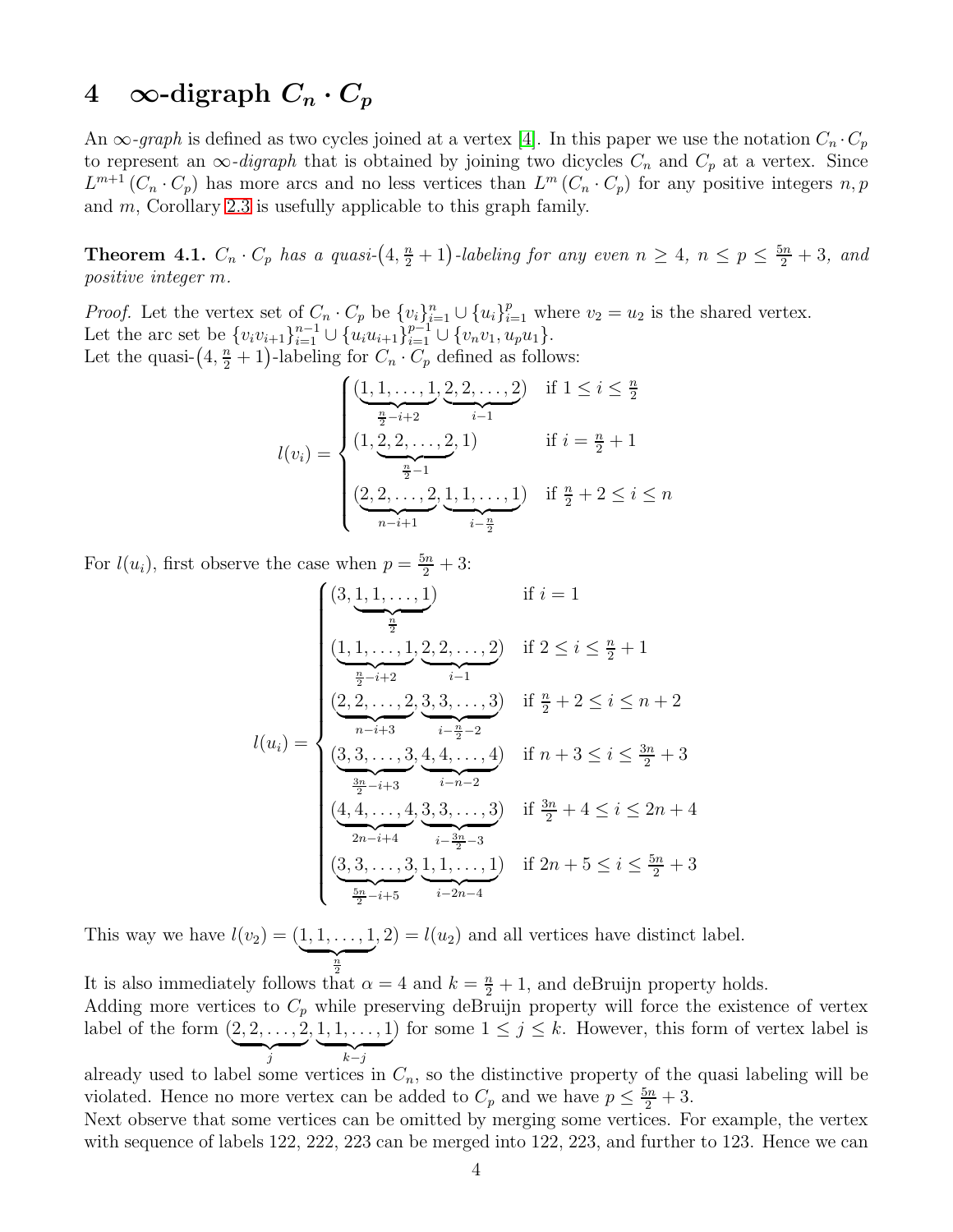omits vertex one by one until we reach the minimum number of vertices in  $C_p$  that is determined by the fixed  $l(u_2)$ . Since  $l(u_2) = (1, 1, ..., 1)$  $\overbrace{\frac{n}{a}}$ n , 2), the shortest possible sequence of vertex labels is

2

$$
(3, \underbrace{1, 1, \ldots, 1}_{k-1}), \underbrace{(1, 1, \ldots, 1)}_{k-1}, 2), \underbrace{(1, 1, \ldots, 1)}_{k-2}, 2, 3), \underbrace{(1, 1, \ldots, 1)}_{k-3}, 2, 3, 1),
$$

$$
(\underbrace{1, 1, \ldots, 1}_{k-4}, 2, 3, 1, 1), \ldots, (1, 2, 3, \underbrace{1, 1, \ldots, 1}_{k-3}), (2, 3, \underbrace{1, 1, \ldots, 1}_{k-2})
$$

The number "3" in the labels above can be replaced with "4", but the use of "1" and "2" as well as the existence of "3" (or "4") are forced by  $l(u_2)$  and the distinctive property of the quasi labeling. There are  $k+1 = \left\lceil \frac{n}{2} \right\rceil$  $\left\lfloor \frac{n}{2} \right\rfloor + 2$  labels (vertices) in above sequence, and since  $\left\lceil \frac{n}{2} \right\rceil$  $\left\lfloor \frac{n}{2} \right\rfloor + 2 \leq n$  for all  $n \geq 4$ , we have that quasi- $(4, \frac{n}{2} + 1)$ -labeling exists for all  $n \le p \le \frac{5n}{2} + 3$ .  $\Box$ 

In Figure [3](#page-4-0) the dicycle is short enough so  $\alpha = 3$  is sufficient to label all vertices. Labeling in (a) obtained from labeling in (b) by merging the vertices labeled 2333, 3333, 3331 into 2333, 3331.

<span id="page-4-0"></span>

Figure 3: (a) A Quasi-(4, 4)-labeling of  $C_6 \cdot C_7$  and (b) A Quasi-(4, 4)-labeling of  $C_6 \cdot C_8$ .

<span id="page-4-1"></span>**Theorem 4.2.**  $C_n \cdot C_p$  has a quasi- $\left(4, \frac{n}{2}\right)$  $\lfloor \frac{n}{2} \rfloor + 1$ )-labeling for any odd  $n > 4$ ,  $n \le p \le 5 \lceil \frac{n}{2} \rceil$  $\frac{n}{2}$  | + 3, and positive integer m.

*Proof.* Let the vertex set of  $C_n \cdot C_p$  be  $\{v_i\}_{i=1}^n \cup \{u_i\}_{i=1}^p$  where  $v_2 = u_2$  is the shared vertex. Let the arc set be  $\{v_i v_{i+1}\}_{i=1}^{n-1} \cup \{u_i u_{i+1}\}_{i=1}^{p-1} \cup \{v_n v_1, u_p u_1\}.$ Let the quasi- $(4, \lceil \frac{n}{2} \rceil)$  $\left\lfloor \frac{n}{2} \right\rfloor + 1$ )-labeling l for  $C_n \cdot C_p$  defined as follows:

$$
l(v_i) = \begin{cases} \frac{(1, 1, \dots, 1, 2, 2, \dots, 2)}{\lceil \frac{n}{2} \rceil - i + 2} & \text{if } 1 \le i \le \lceil \frac{n}{2} \rceil - 1\\ (1, 1, 2, 2, \dots, 2, 1) & \text{if } i = \lceil \frac{n}{2} \rceil\\ (1, 2, 2, \dots, 2, 1, 1) & \text{if } i = \lceil \frac{n}{2} \rceil + 1\\ \frac{\lceil \frac{n}{2} \rceil - 2}{\lceil \frac{n}{2} \rceil - 1} & \text{if } \lceil \frac{n}{2} \rceil + 2 \le i \le n\\ (2, 2, \dots, 2, 1, 1, \dots, 1) & \text{if } \lceil \frac{n}{2} \rceil + 2 \le i \le n \end{cases}
$$

For  $l(u_i)$ , first observe the case when  $p = 5\left[\frac{n}{2}\right]$  $\frac{n}{2}$  | + 3: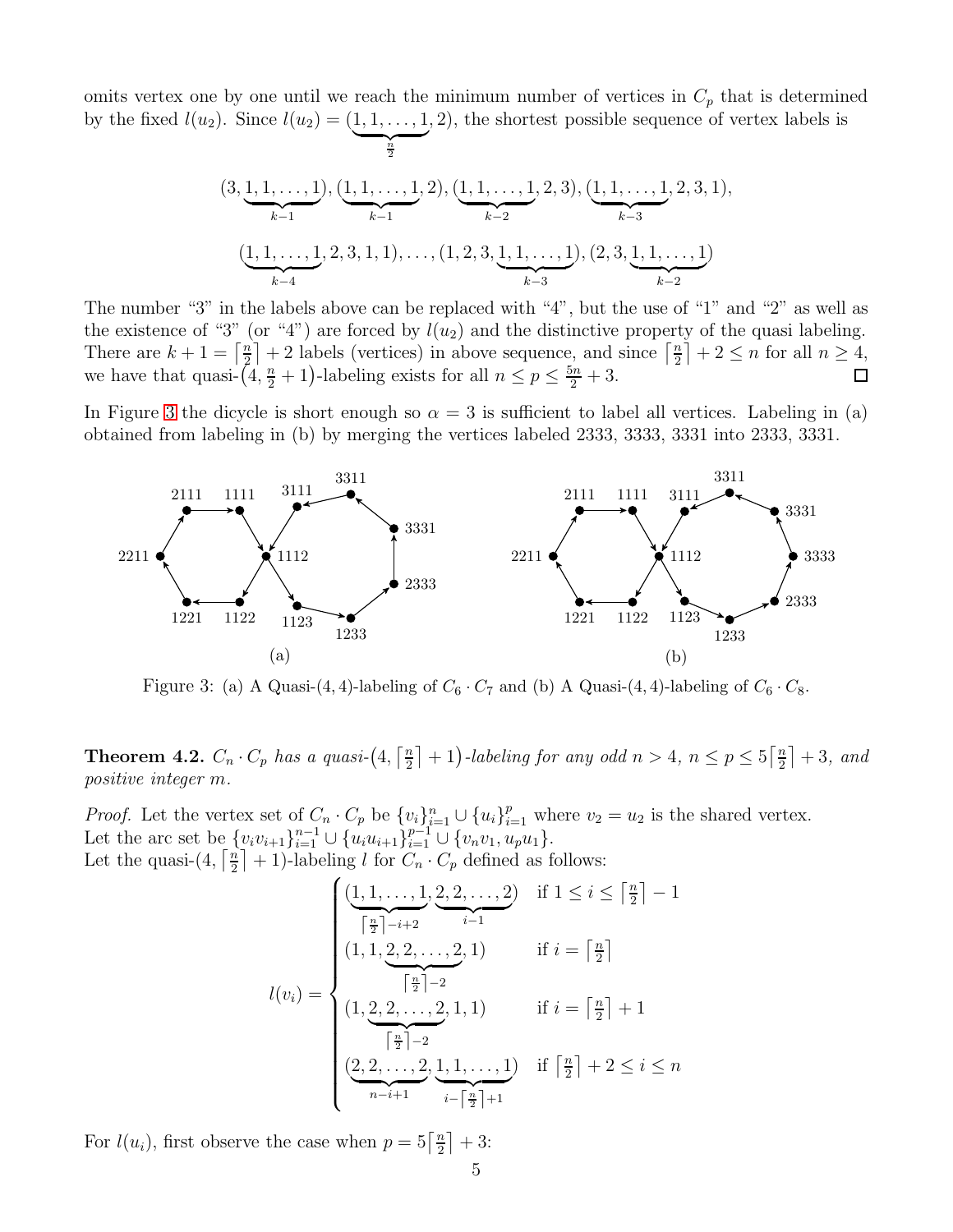$$
l(u_i) = \begin{cases} (3, \underbrace{1, 1, \ldots, 1}_{\left\lceil \frac{n}{2} \right\rceil}) & \text{if } i = 1 \\ \underbrace{(1, 1, \ldots, 1)}_{\left\lceil \frac{n}{2} \right\rceil - i + 2} & \underbrace{(2, 2, \ldots, 2)}_{i-1} & \text{if } 2 \leq i \leq \left\lceil \frac{n}{2} \right\rceil + 1 \\ \underbrace{(2, 2, \ldots, 2)}_{n-i+4} & \underbrace{3, 3, \ldots, 3}_{i-\left\lceil \frac{n}{2} \right\rceil - 2} & \text{if } n + 4 \leq i \leq 3\left\lceil \frac{n}{2} \right\rceil + 3 \\ \underbrace{(3, 3, \ldots, 3)}_{3\left\lceil \frac{n}{2} \right\rceil - i + 3} & \underbrace{(4, 4, \ldots, 4)}_{i-3\left\lceil \frac{n}{2} \right\rceil - 3} & \text{if } 3\left\lceil \frac{n}{2} \right\rceil + 4 \leq i \leq 2n + 6 \\ \underbrace{(3, 3, \ldots, 3)}_{5\left\lceil \frac{n}{2} \right\rceil - i + 5} & \underbrace{i-3\left\lceil \frac{n}{2} \right\rceil - 3} & \text{if } 2n + 7 \leq i \leq 5\left\lceil \frac{n}{2} \right\rceil + 3 \end{cases}
$$

This way we have  $l(v_2) = (1, 1, ..., 1)$  $\boxed{\frac{n}{2}}$  $, 2) = l(u<sub>2</sub>)$  and all vertices have distinct label.

It is also immediately follows that  $\alpha = 4$  and  $k = \left\lceil \frac{n}{2} \right\rceil$  $\frac{n}{2}$  + 1, and deBruijn property holds. Using similar arguments as in Theorem [4.1,](#page-3-0) we have the labeling exists for  $n \le p \le \frac{5n}{2} + 3$ .  $\Box$ 

**Corollary 4.3.**  $L^m(C_n \cdot C_p)$  are DNA graphs for  $n \geq 4$ ,  $n \leq p \leq 5 \left\lceil \frac{n}{2} \right\rceil$  $\left\lfloor \frac{n}{2} \right\rfloor + 3$ , and  $m \in \mathbb{Z}^+$ .

Proof. Apply Corollary [2.3](#page-1-1) to Theorem [4.1](#page-3-0) and Theorem [4.2.](#page-4-1)



 $\Box$ 

Figure 4: (a) A Quasi-(4, 3)-labeling of  $C_4 \cdot C_5$  and the corresponding (b) (4, 4)-labeling of  $L(C_4 \cdot C_5)$ and (c) (4,5)-labeling of  $L^2(C_4 \cdot C_5)$ . Digraphs  $L(C_4 \cdot C_5)$  and  $L^2(C_4 \cdot C_5)$  are DNA graphs.

**Theorem 4.4.**  $L^m(C_3 \cdot C_p)$  are DNA graphs for  $4 \leq p \leq 13$  and  $m \in \mathbb{Z}^+$ .

*Proof.* Use the construction in the proof of Theorem [4.1](#page-3-0) for  $n = 4$ , but change the labeling for  $C_n$ into  $l(v_1)$ ,  $l(v_2)$ ,  $l(v_3) = 211$ , 112, 121.  $\Box$ 

Since DNA spectrum obtained from an experiment can have random length, the spectrum are normally chopped into relatively small pieces before the sequencing process. Therefore it is preferable to have a labeling construction with relatively shorter length. Theorem [4.5](#page-6-0) shows that a quasi-  $(4, k)$ -labeling with the shorter length of  $k = \frac{n}{2}$  $\frac{n}{2}$  is possible for  $C_n \cdot C_n$ .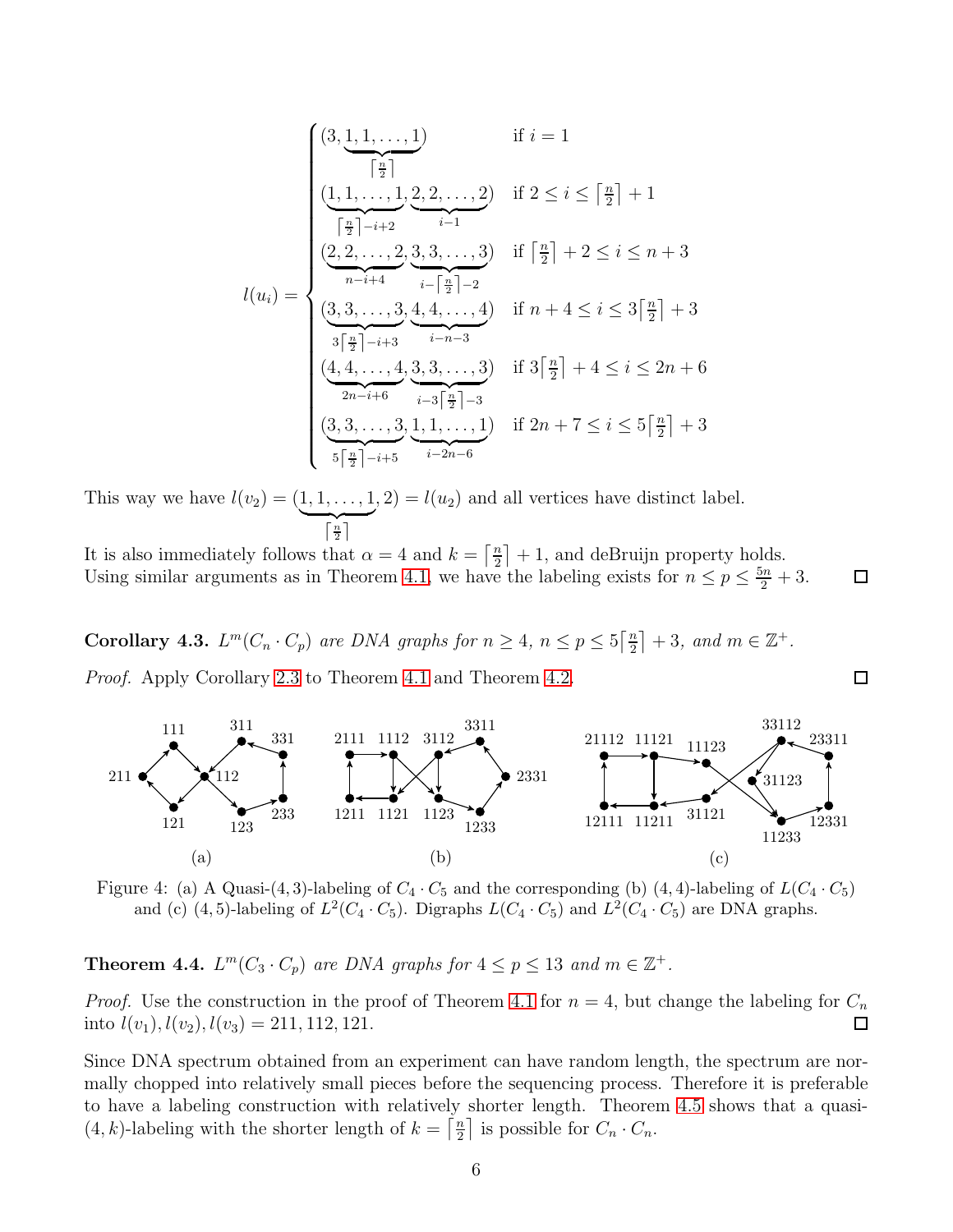<span id="page-6-0"></span>**Theorem 4.5.**  $L^m(C_n \cdot C_n)$  are DNA graph for any  $n \geq 3$  and positive integer m.

*Proof.* Let the vertex set of the dicycles be  $\{v_i\}_{i=1}^n \cup \{u_i\}_{i=1}^n$  where  $v_2 = u_2$  is the shared vertex. Let the arc set be  $\{v_i v_{i+1}, u_i u_{i+1}\}_{i=1}^{n-1} \cup \{v_n v_1, u_n u_1\}.$ For  $n = 3$ , let  $l(v_1)$ ,  $l(v_2)$ ,  $l(v_3) = 11$ , 12, 21 and  $l(u_1)$ ,  $l(u_2)$ ,  $l(u_3) = 31$ , 12, 23. For  $n \geq 4$ , let the quasi- $\left(3, \frac{n}{2}\right)$  $\frac{n}{2}$ )-labeling l for  $C_n \cdot C_n$  defined as follows:

$$
l(v_i) = \begin{cases} \underbrace{(1,1,\ldots,1)}_{\substack{\lceil \frac{n}{2} \rceil - i + 1}} \underbrace{(2,2,\ldots,2)}_{i-1}, \underbrace{1,1,\ldots,1}_{i-[\frac{n}{2}]}) & \text{if } \lceil \frac{n}{2} \rceil + 1 \leq i \leq n \text{ and } n \text{ is odd} \\ \underbrace{(2,2,\ldots,2)}_{n-i+1}, \underbrace{1,1,\ldots,1}_{i-\frac{n}{2}-1} & \text{if } \frac{n}{2} + 1 \leq i \leq n \text{ and } n \text{ is even} \\ \underbrace{(3,\underbrace{1,1,\ldots,1}_{i-\frac{n}{2}})}_{\substack{\lceil \frac{n}{2} \rceil - 1 \\ \lceil \frac{n}{2} \rceil - i}} & \text{if } i = 1 \\ \underbrace{(1,1,\ldots,1)}_{\substack{\lceil \frac{n}{2} \rceil - i + 1 \\ i-2}} & \underbrace{\frac{(3,3,\ldots,3)}_{i-2}, \underbrace{1,1,\ldots,1}_{i-2}}_{\substack{\lceil \frac{n}{2} \rceil - i + 1 \\ i-[\frac{n}{2}] - 1}} & \text{if } \lceil \frac{n}{2} \rceil + 2 \leq i \leq n \text{ and } n \text{ is odd} \\ \underbrace{(3,3,\ldots,3)}_{n-i+2}, \underbrace{1,1,\ldots,1}_{i-\frac{n}{2}-2} & \text{if } \frac{n}{2} + 2 \leq i \leq n \text{ and } n \text{ is even} \end{cases}
$$

This way we have  $l(v_2) = (1, 1, ..., 1)$  $\left\lceil \frac{n}{2} \right\rceil - 1$  $, 2) = l(u<sub>2</sub>)$  and all vertices have distinct label.

It is also immediately follows that  $\alpha = 3$  and  $k = \left\lceil \frac{n}{2} \right\rceil$  $\frac{n}{2}$ , and deBruijn property holds.

<span id="page-6-1"></span>Observe that  $L(C_4 \cdot C_4) \cong P_2 \square P_4$ , which is a ladder digraph as shown in Figure [5.](#page-6-1)



 $\Box$ 

Figure 5: A Quasi-(3, 3)-labeling of  $C_4 \cdot C_4$  and the corresponding (3, 4)-labeling of  $L(C_4 \cdot C_4) \cong P_2 \square P_4$ .

<span id="page-6-2"></span>Taking  $P_2 \Box P_3$  as an induced subgraph of  $P_2 \Box P_4$  and preserving the labeling, we have ladder digraph  $P_2 \Box P_3$  is a DNA graph, with one of the corresponding  $(3, 4)$ -labeling given in Figure [6](#page-6-2) (left), while the  $(3, 4)$ -labeling of  $P_2 \square P_5$  is given in Figure [6](#page-6-2) (right).



Figure 6: A (3, 4)-labeling of  $P_2 \square P_3$  and a (3, 4)-labeling of  $P_2 \square P_5$ .

**Conjecture 4.6.** For all integers  $n \geq 3$ , ladder digraphs  $P_2 \square P_n$  are DNA graphs.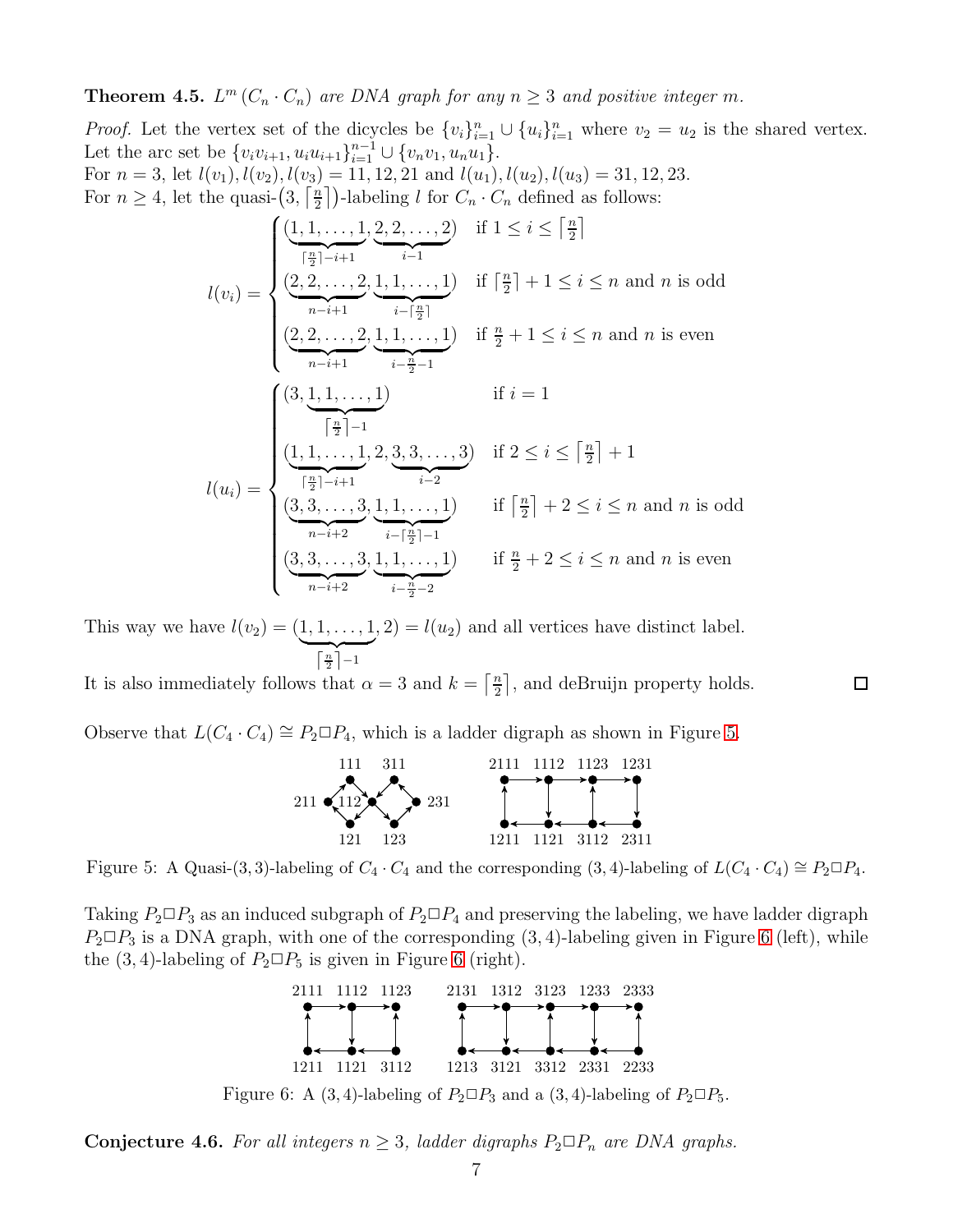# 5 3-blade-propeller  $C_n \cdot C_p \cdot C_q$

Define a 3-blade-propeller, denoted by  $C_n \cdot C_p \cdot C_q$ , as a digraph obtained by joining three dicycles  $C_n, C_p$ , and  $C_q$  at a vertex. The name is to avoid any confusion with a *propeller graph* that defined in [\[4\]](#page-9-6). When  $p = q = n$ , a 3-blade-propeller is the *windmill* graph  $D_n^3$ . Since  $L^{m+1}(C_n \cdot C_p \cdot C_q)$  has more arcs and no less vertices than  $L^m(C_n \cdot C_p \cdot C_q)$  for any positive integers n, p and m, Corollary [2.3](#page-1-1) is usefully applicable to this graph family.

<span id="page-7-0"></span>**Theorem 5.1.**  $L^m(D_n^3)$  are DNA graph for  $n \geq 3$  and positive integer m.

*Proof.* Let the vertex set of the dicycles are  $\{v_i^j\}$  $i_{i}^{j}$ <sub>i</sub> $_{i=1}^{n}$  where  $v_{i}^{j}$  denotes the *i*<sup>th</sup> vertex of the *j*<sup>th</sup> dicycle. Let  $v_2^1 = v_2^2 = v_2^3$  be the shared vertex. Let the arc set be  $\{v_i^j\}$  $\{v_{i+1}^j\}_{i=1}^{n-1} \cup \{v_n^j v_1^j\}$  for  $j=1,2,3$ . Define the quasi- $\left(4,\left\lceil \frac{n}{2}\right\rceil\right)$  $\frac{n}{2}$ ])-labeling l as follows:

$$
l(v_i^j) = \begin{cases}\n\underbrace{(1,1,\ldots,1)}_{\begin{subarray}{l}i\neq j\\j\neq j\end{subarray}} & \text{if } i = 1, j = 1 \\
\underbrace{(1,1,\ldots,1,2)}_{\begin{subarray}{l}i\neq j-1\\j\neq j\end{subarray}} & \text{if } i = 1, j = 2, 3 \\
\underbrace{(1,1,\ldots,1,2)}_{\begin{subarray}{l}i\neq j-1\\j\neq j\end{subarray}} & \text{if } i = 2 \\
\underbrace{(1,1,\ldots,1,2)}_{\begin{subarray}{l}i\neq j-i+1\\j\neq j\end{subarray}} & \text{if } 3 \leq i \leq \left\lceil\frac{n}{2}\right\rceil, j = 1 \\
\underbrace{l(1,1,\ldots,1,2,2,j,\ldots,2)}_{\begin{subarray}{l}i\neq j-i+1\\j\neq j\end{subarray}} & \text{if } 3 \leq i \leq \left\lceil\frac{n}{2}\right\rceil + 1, j = 2, 3 \\
\underbrace{(2,2,\ldots,2,1,1,\ldots,1)}_{n-i+1} & \underbrace{i-\left\lceil\frac{n}{2}\right\rceil} & \text{if } \left\lceil\frac{n}{2}\right\rceil + 1 \leq i \leq n, j = 1 \text{ and } n \text{ is odd} \\
\underbrace{(2,2,\ldots,2,1,1,\ldots,1)}_{n-i+1} & \underbrace{i-\left\lceil\frac{n}{2}\right\rceil - 1} & \text{if } \left\lceil\frac{n}{2}\right\rceil + 2 \leq i \leq n, j = 1 \text{ and } n \text{ is even} \\
\underbrace{((j+1),(j+1),\ldots,(j+1),1,1,\ldots,1)}_{n-i+2} & \text{if } \left\lceil\frac{n}{2}\right\rceil - 2} & \text{if } \left\lceil\frac{n}{2}\right\rceil + 2 \leq i \leq n, j = 2, 3 \text{ and } n \text{ is odd} \\
\underbrace{(j+1),(j+1),\ldots,(j+1),1,1,\ldots,1)}_{n-i+2} & \text{if } \left\lceil\frac{n}{2}\right\rceil - 2} & \text{if } \left\lceil\frac{n}{2}\right\rceil + 2 \leq i \leq n, j =
$$

It is clear from the definition that  $l(v_2^1) = l(v_2^2) = l(v_2^3)$  and all vertices have distinct label. It is also immediately follows that  $\alpha = 4, k = \lceil \frac{n}{2} \rceil$  $\frac{n}{2}$ , and deBruijn property holds. The theorem then follows from Corollary [2.3.](#page-1-1)  $\Box$ 

<span id="page-7-1"></span>**Theorem 5.2.**  $L^m(C_n \cdot C_p \cdot C_q)$  are DNA graph for  $n \geq 4$ ,  $p, q \in \{n, n+1, n+2\}$ , and  $m \in \mathbb{Z}^+$ .

*Proof.* Let the vertex set of the dicycles are  $\{v_i^j\}$  $i_{i}^{j}$ <sub>i</sub> $_{i=1}^{n}$  where  $v_{i}^{j}$  denotes the *i*<sup>th</sup> vertex of the *j*<sup>th</sup> dicycle. Let  $v_2^1 = v_2^2 = v_2^3$  be the shared vertex. Let the arc set be  $\{v_i^j\}$  $\{v_{i+1}^j\}_{i=1}^{n-1} \cup \{v_n^j v_1^j\}$  for  $j = 1, 2, 3$ . First define the quasi- $(4, \frac{n}{2} + 1)$ -labeling  $l^*$  for even values of *n*: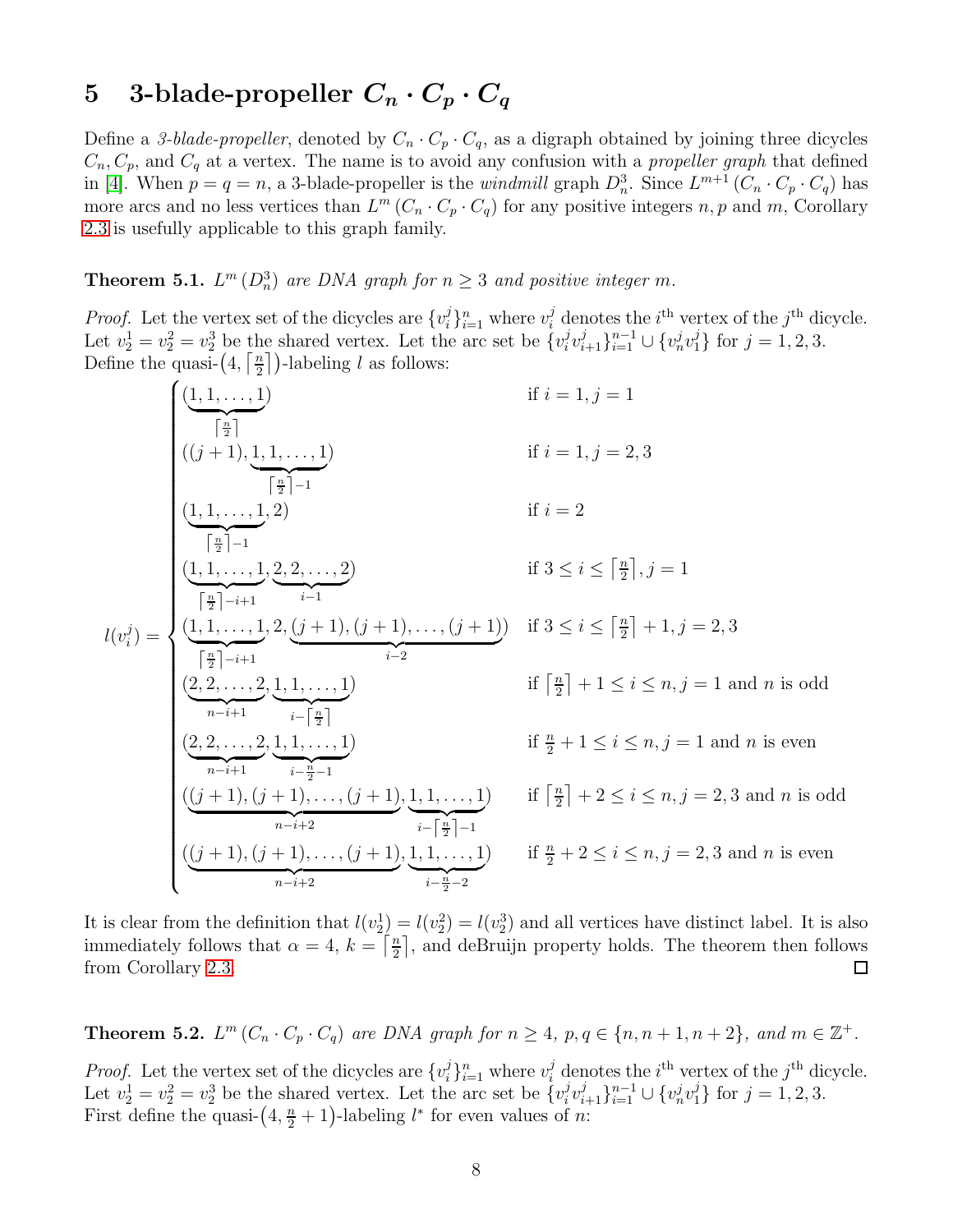$$
l^*(v_i^j) = \begin{cases} ((j+1), \underbrace{1, 1, \ldots, 1}_{\frac{n}{2}}) & \text{if } i = 1 \\ \underbrace{(1, 1, \ldots, 1, 2)}_{\frac{n}{2} - i + 2}, \underbrace{(j+1), (j+1), \ldots, (j+1)}_{i-2} & \text{if } 3 \le i \le \frac{n}{2} + 1 \\ (2, \underbrace{(j+1), (j+1), \ldots, (j+1)}_{\frac{n}{2} - 1}, 1) & \text{if } i = \frac{n}{2} + 2 \\ (\underbrace{(j+1), (j+1), \ldots, (j+1)}_{n-i+2}, \underbrace{1, 1, \ldots, 1}_{i - \frac{n}{2} - 1}) & \text{if } \frac{n}{2} + 3 \le i \le n \end{cases}
$$

For odd *n*, use  $l^*(v_{n+1}^j)$  and merge the two vertices labeled  $(1, 2, (j + 1), \ldots, (j + 1)$  $\frac{n}{2}-1$ ) and  $(2,(j+1),\ldots,(j+1))$  $\frac{n}{2}-1$  $(1, 1)$  into a single vertex labeled  $(1, 2, (j + 1), \ldots, (j + 1))$  $\frac{n}{2}-2$ , 1).

It is clear from  $l^*$  definition that  $l^*(v_2^1) = l^*(v_2^2) = l^*(v_2^3)$  and all vertices have distinct label. It is also immediately follows that  $\alpha = 4, k = \lceil \frac{n}{2} \rceil$  $\left\lfloor \frac{n}{2} \right\rfloor + 1$ , and deBruijn property holds. Combining l<sup>\*</sup> and l that given in the proof of Theorem [5.1,](#page-7-0) we can have either quasi- $\left(4,\frac{7}{2}\right)$  $\frac{n}{2}$ ])-labeling or quasi- $\left(4,\left\lceil \frac{n}{2}\right\rceil\right)$  $\frac{n}{2}$  + 1)-labeling of  $C_n \cdot C_p \cdot C_q$ . The theorem then follows from Corollary [2.3.](#page-1-1)  $\Box$ 

<span id="page-8-0"></span>

Figure 7: (a) A Quasi-(4, 3)-labeling of  $C_5 \cdot C_5 \cdot C_6$  and (b) A Quasi-(4, 4)-labeling of  $C_5 \cdot C_6 \cdot C_7$ .

In Figure [7\(](#page-8-0)a) we use labeling  $l(v_5^1), l(v_5^2), l(v_6^3)$  from Theorem [5.1](#page-7-0) for  $C_5, C_5, C_6$ , respectively. In Figure [7\(](#page-8-0)b) we use labeling  $l(v_7^3)$  from Theorem [5.1](#page-7-0) for  $C_7$  and labeling  $l^*(v_5^1)$  and  $l^*(v_5^2)$  from Theorem [5.2](#page-7-1) for  $C_5$  and  $C_6$ , respectively.